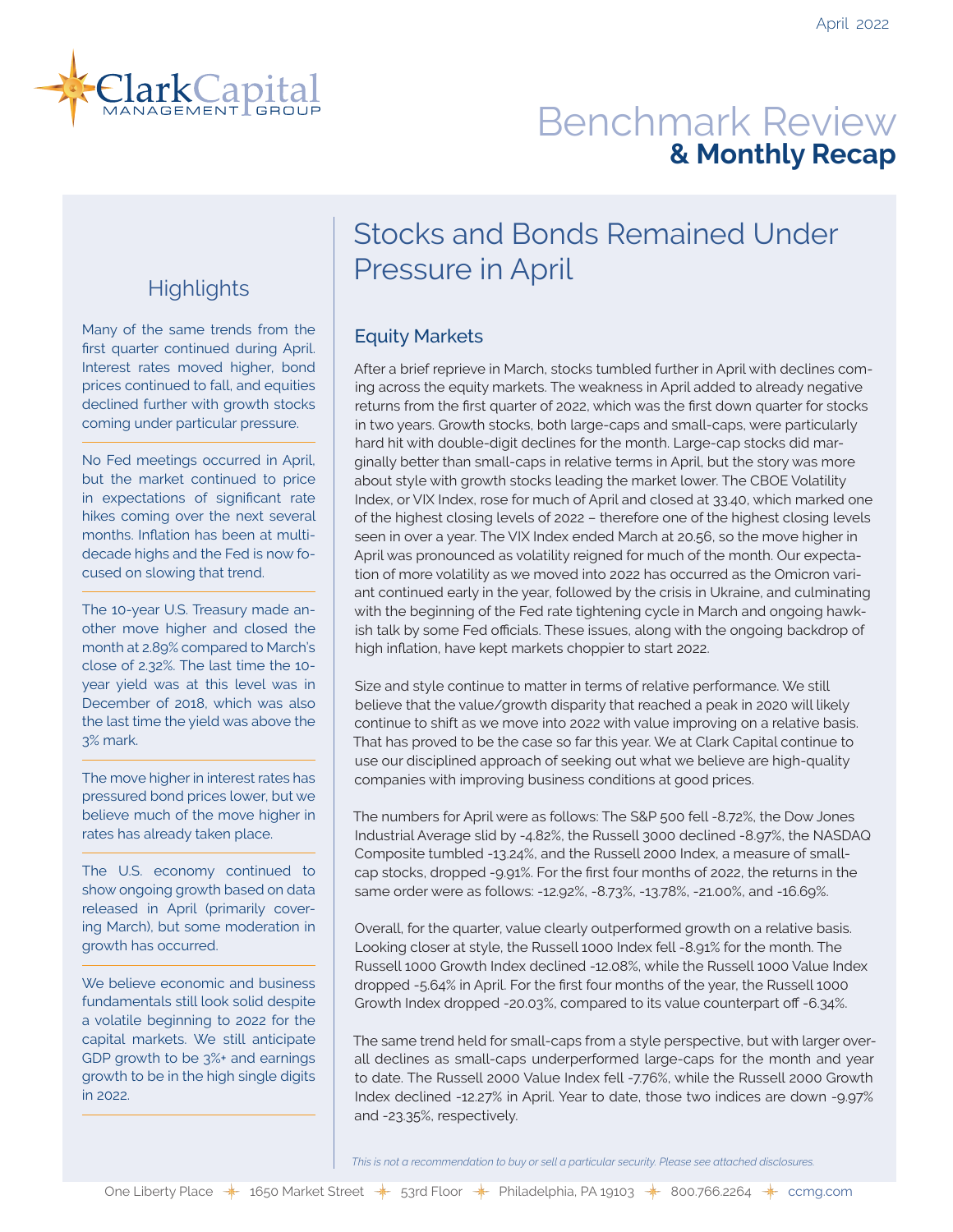International stocks had an equally challenging month with declines recorded throughout most global markets. The MSCI Emerging Markets Index fell -5.56% in April and was off by -12.15% year to date. As would be expected with the Russian invasion of Ukraine, emerging Eastern European stocks have been the worst regional area this year. The MSCI ACWI ex USA Index, a broad measure of international equities, fell -6.28% for the month, and is down -11.38% so far this year.

### Fixed Income

The yield on the 10-year U.S. Treasury moved higher again in April as the historically weak start to the year for bonds continued. Most bond sectors came under pressure as the resetting of interest rates across the board led to further declines in bond prices. The 10-year U.S. Treasury yield closed March at 2.32% and it ended April at 2.89%.

The rise in interest rates put pressure on bond prices and most segments of the bond market declined for a fourth month in a row – in some cases with April being the worst month so far this year. Fixed income returns were as follows for April: the Bloomberg U.S. Aggregate Bond Index fell -3.79%, the Bloomberg U.S. Credit Index slipped -5.24%, the Bloomberg U.S. Corporate High Yield Index declined -3.56% and the Bloomberg Municipal Index dropped by -2.77%. The 30-year U.S. Treasury Index slid a remarkable -10.25% for the month and the general U.S. Treasury Index declined -3.10%. For the first four months of 2022, the returns for these indices in the same order were as follows: -9.50%, -12.27, -8.22%, -8.82%, -20.49%, and -8.50%.

Clearly, this has been an unprecedented start to the year for bonds. Recall that in 2021, the Bloomberg U.S. Aggregate Bond Index recorded only its fourth annual decline since its inception in 1976 – and the worst year on record for the Agg was 1994 when it declined -2.92%. Last year was a challenging year for investment grade bonds, and particularly for U.S. Treasuries, as yields moved higher. Unfortunately, that trend has continued into 2022 and broadened to other bond sectors as the market is trying to price in how aggressive the Fed will be in this rate-hike cycle. We maintain our longstanding position favoring credit versus pure rate exposure in this interest rate environment. We also believe that the role bonds play in a portfolio, to provide stable cash flow and to help offset the volatility of stocks in the long run, has not changed.

## Economic Data and Outlook

The strength in job market data continued in March, despite payroll numbers falling short of expectations. Non-farm payroll additions were expected to be 490,000 in March, when 431,000 job gains were reported. However, February's already strong reading of 678,000 job additions was revised higher to 750,000. Furthermore, the unemployment rate dropped to 3.6% in March compared to the prior month's mark of 3.8% and expectations of 3.7%.

The Omicron surge early in the year does not seem to have hindered hiring in the first quarter. The labor force participation rate went up modestly as expected to 62.4% in March from 62.3%. Over 11.2 million open positions were reported in February, which was ahead of the 11 million estimate. There are still millions more jobs available than those searching for work, so this mismatch in the labor market continues. However, job gains were strong in the first quarter and more people moved back into the labor force. Ultimately, the job market is important to track with about 70% of U.S. economic activity driven by consumer spending.

The housing market is still posting strong numbers, but as mortgage rates surge higher (as interest rates move higher) this will be an important part of the economy to monitor. Strong demand and low inventories have resulted in home prices that continue to rise dramatically. Based on the yearover year reading of the S&P CoreLogic CS 20-City Index, home prices increased by a more than expected 20.2% in February, which was the third month in a row that home prices have risen at a faster rate than the prior month.

Housing starts and building permits were above estimates in March and both exceeded February's levels. New home sales fell short of expectations and declined from the prior month. Existing home sales might be seeing the impact of higher mortgage rates as they dropped for a second straight month to an annualized pace of 5.77 million in March from a revised 5.93 million pace in February. Often, during times when interest rates rise sharply, home purchases can initially increase as buyers want to lock in a mortgage and a home before rates go even higher. This played out with existing home sales surging in January, but dropping notably in February and March. The housing market has been, and continues to be, a source of strength in the economy, and has historically been a good leading indicator as well. The impact of higher mortgage rates will be important to follow in the months ahead.

The ISM Manufacturing Index for March declined from the prior month to 57.1, which was also below expectations of 59.0. The ISM Non-Manufacturing Index, which covers the much larger service industries in the U.S. economy, increased to 58.3 from 56.5, but it too fell short of expectations. Manufacturing and service industries are still showing strong levels of growth, but following the recent trend, some moderation in the pace of growth has occurred. Recall that ISM readings above 50 indicate expansion and below 50 signal contraction, so these current readings remain in very strong growth territory.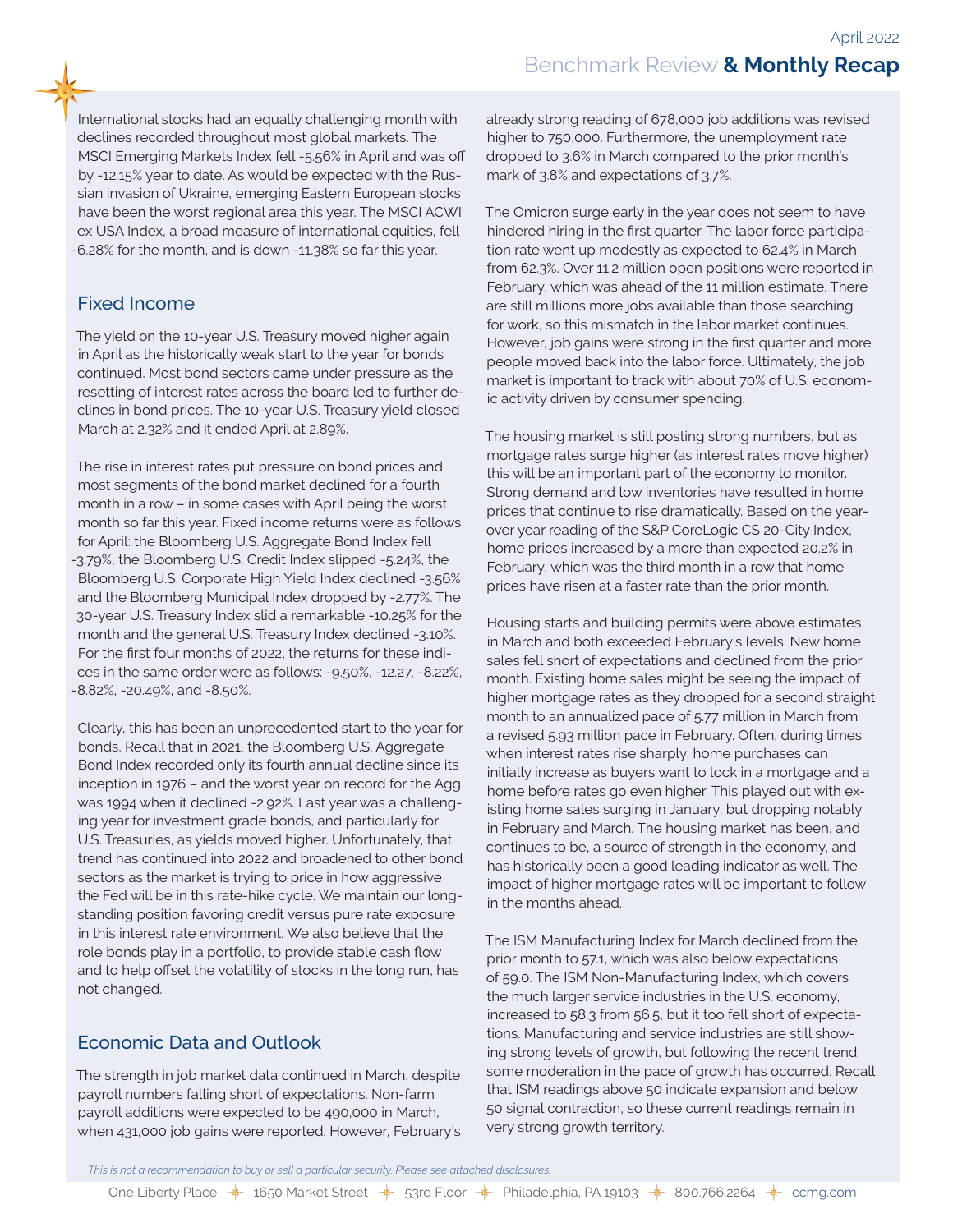Retail sales (ex. auto and gas) rose by 0.2% in March as expected. February's reading saw a large revision from a previously reported decline of -0.4% to a gain of 1.3%. It is important to note that higher prices, meaning inflation, can be a significant factor for this reading as the retail sales data is not inflation adjusted.

Consumer confidence, based on the preliminary University of Michigan Sentiment reading for April, made an unexpected gain to 65.7 compared to the prior reading of 59.4 and expectations of 59.0. Concerns about inflation, pandemic issues and geopolitical risks with Russia and Ukraine are weighing on consumer sentiment, but the stock market rebound in March and ongoing strength in labor conditions likely helped this latest reading.

The Conference Board's Leading Index rose as expected by 0.3% in March and February's previously reported 0.3% gain was revised to show a 0.6% advance. The first or advance reading of Q1 2022 GDP showed an unexpected drop in economic activity by a -1.4% annualized rate when a 1.0% gain was expected. However, some unique circumstances were reflected in this report including a surge in imports, which resulted in a trade deficit subtracting 3.2 percentage points from the GDP number. Personal spending remained solid, increasing by 2.7% on an annualized basis. Recall, GDP in the fourth quarter of 2021 was exceptionally strong at a 6.9% annualized growth rate. We at Clark Capital are expecting GDP growth to be 3%+ in 2022 – still above trend economic growth, but slower than the growth enjoyed in 2021.

Inflation has been problematic for the Fed while the job market recovery has been strong. The Fed has clearly shifted its focus from the full employment side of its mandate to price stability as we began a rate-hike cycle in March. Inflation has surged to generational highs. The headline Consumer Price Index (CPI) rose by 8.5% on a year-over-year headline basis in March – the largest annual increase since the early 1980s – and 6.5% on a core basis, which excludes food and energy prices.

The headline Producer Price Index (PPI) reflected another double-digit annual gain by rising 11.2% in March, which surpassed even lofty expectations of 10.6%. Inflation will likely remain elevated well into 2022, but we anticipate it will moderate as the year progresses. The Fed has clearly signaled to the market that inflation is its focus and it does not want higher inflation expectations to become rooted in our economy.

We remain resolute in our belief that the U.S. economy and corporate America will continue to recover as we progress

beyond the pandemic. The Omicron spike we saw early in the year has improved, although another subvariant has been making recent gains. The U.S. seems to be moving toward treating the coronavirus as an endemic versus a pandemic and not letting it be as disruptive to our daily lives. Looking beyond the humanitarian aspect of the Russian invasion of Ukraine, we do not believe the invasion will have much of an impact on earnings, which are the primary driver of stock prices over the long run. However, since we are still in the early stages of this event, we will need to monitor how widespread this situation becomes.

We are transitioning away from the stimulus fueled economy to a Fed that will continue to raise rates from the foreseeable future. This will likely usher in more market volatility than has been experienced since the pandemic began. However, we believe fundamentals still look solid and our expectations for 2022 of 3%+ GDP growth and high single digit earnings growth remain. We believe it is imperative for investors to stay focused on their long-term goals and not let short-term swings in the market derail them from their longer-term objectives.

#### Investment Implications

#### *Clark Capital's Top-Down, Quantitative Strategies*

The market entered May tactically oversold, with the Technology and Consumer Discretionary sectors at the heart of the selling pressure.

We continue to manage risk across the tactical portfolios by limiting beta. Our Fixed Income Total Return and Global Tactical portfolios remain defensively positioned with 50% of the portfolios holding cash equivalents.

#### *Clark Capital's Bottom-Up, Fundamental Strategies*

The Nasdaq composite posted its worst monthly performance since the start of the pandemic, declining more than 13.0%, as Technology companies have taken the brunt of the selling pressure due weaker than expected first quarter earnings and higher interest rates.

The Federal Reserve has shifted from dovish, patient and jawboning to hawkish and aggressive. Expectations of rate hikes have increased with several 0.50% hikes priced into expectations. Across our bottom-up equity portfolios, we continue to shift portfolios away from beta, duration, fragility, and labor intensity.

*This is not a recommendation to buy or sell a particular security. Please see attached disclosures.*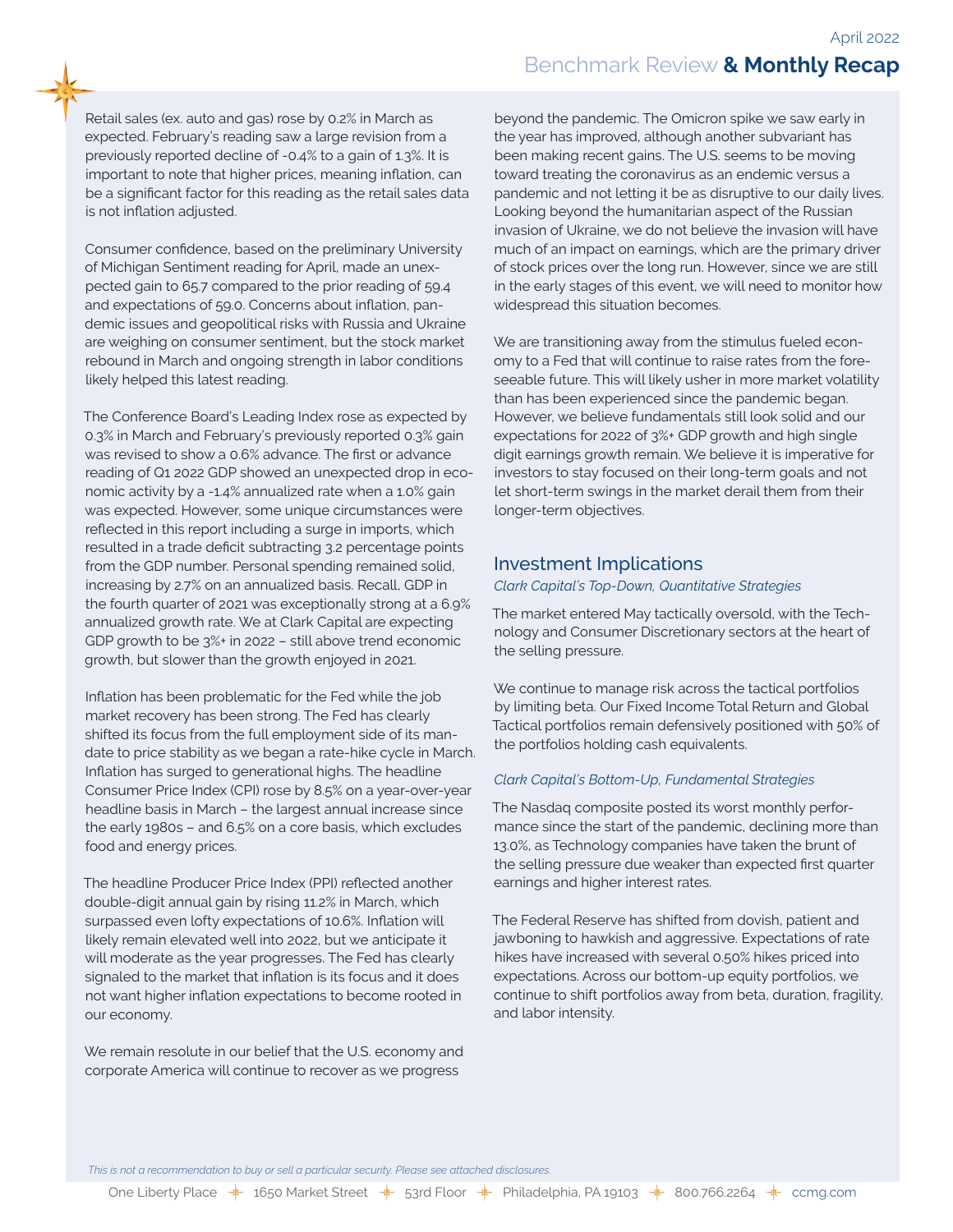## Benchmark Review **& Monthly Recap**

## Economic Data

| <b>Event</b>                           | <b>Period</b> | <b>Estimate</b> | <b>Actual</b> | Prior    | <b>Revised</b> |
|----------------------------------------|---------------|-----------------|---------------|----------|----------------|
| <b>ISM</b><br>Manufacturing            | Mar           | 59              | 57.1          | 58.6     |                |
| <b>ISM Services</b><br>Index           | Mar           | 58.5            | 58.3          | 56.5     |                |
| Change in<br>Nonfarm<br>Payrolls       | Mar           | 490k            | 431k          | 678k     | 750k           |
| Unemployment<br>Rate                   | Mar           | 3.70%           | 3.60%         | 3.80%    |                |
| JOLTS Job<br>Openings                  | Feb           | 11000k          | 11266k        | 11263k   | 11283k         |
| <b>PPI Final</b><br><b>Demand MoM</b>  | Mar           | 1.10%           | 1.40%         | 0.80%    | 0.90%          |
| <b>PPI Final</b><br>Demand YoY         | Mar           | 10.60%          | 11.20%        | 10.00%   | 10.30%         |
| PPI Ex Food and<br><b>Energy MoM</b>   | Mar           | 0.50%           | 1.00%         | 0.20%    | 0.40%          |
| PPI Ex Food and<br><b>Energy YoY</b>   | Mar           | 8.40%           | 9.20%         | 8.40%    | 8.70%          |
| <b>CPI MoM</b>                         | Mar           | 1.20%           | 1.20%         | 0.80%    |                |
| <b>CPI YoY</b>                         | Mar           | 8.40%           | 8.50%         | 7.90%    |                |
| CPI Ex Food and<br><b>Energy MoM</b>   | Mar           | 0.50%           | 0.30%         | 0.50%    |                |
| CPI Ex Food and<br><b>Energy YoY</b>   | Mar           | 6.60%           | 6.50%         | 6.40%    |                |
| <b>Retail Sales Ex</b><br>Auto and Gas | Mar           | 0.20%           | 0.20%         | $-0.40%$ | 1.30%          |

| Event                                                    | Period      | <b>Estimate</b> | Actual   | Prior    | <b>Revised</b> |
|----------------------------------------------------------|-------------|-----------------|----------|----------|----------------|
| Industrial<br>Production<br><b>MoM</b>                   | Mar         | 0.40%           | 0.90%    | 0.50%    | 0.90%          |
| <b>Building Permits</b>                                  | Mar         | 1820k           | 1873k    | 1859k    | 1865k          |
| <b>Housing Starts</b>                                    | Mar         | 1740k           | 1793k    | 1769k    | 1788k          |
| New Home<br>Sales                                        | Mar         | 768k            | 763k     | 772k     | 835k           |
| <b>Existing Home</b><br>Sales                            | Mar         | 5.77m           | 5.77m    | 6.02m    | 5.93m          |
| Leading Index                                            | Mar         | 0.30%           | 0.30%    | 0.30%    | 0.60%          |
| Durable Goods<br>Orders                                  | Mar P       | 1.00%           | 0.80%    | $-2.10%$ | $-1.70%$       |
| <b>GDP Annualized</b><br>QoQ                             | <b>10 A</b> | 1.00%           | $-1.40%$ | 6.90%    |                |
| U. of Mich.<br>Sentiment                                 | Apr P       | 59              | 65.7     | 59.4     |                |
| Personal<br>Income                                       | Mar         | 0.40%           | 0.50%    | 0.50%    | 0.70%          |
| Personal<br>Spending                                     | Mar         | 0.60%           | 1.10%    | 0.20%    | 0.60%          |
| <b>S&amp;P CoreLogic</b><br>CS 20-City YoY<br><b>NSA</b> | Feb         | 19.20%          | 20.20%   | 19.10%   | 18.94%         |

Source: Bloomberg P=Preliminary, A=Advanced

*This is not a recommendation to buy or sell a particular security. Please see attached disclosures.*